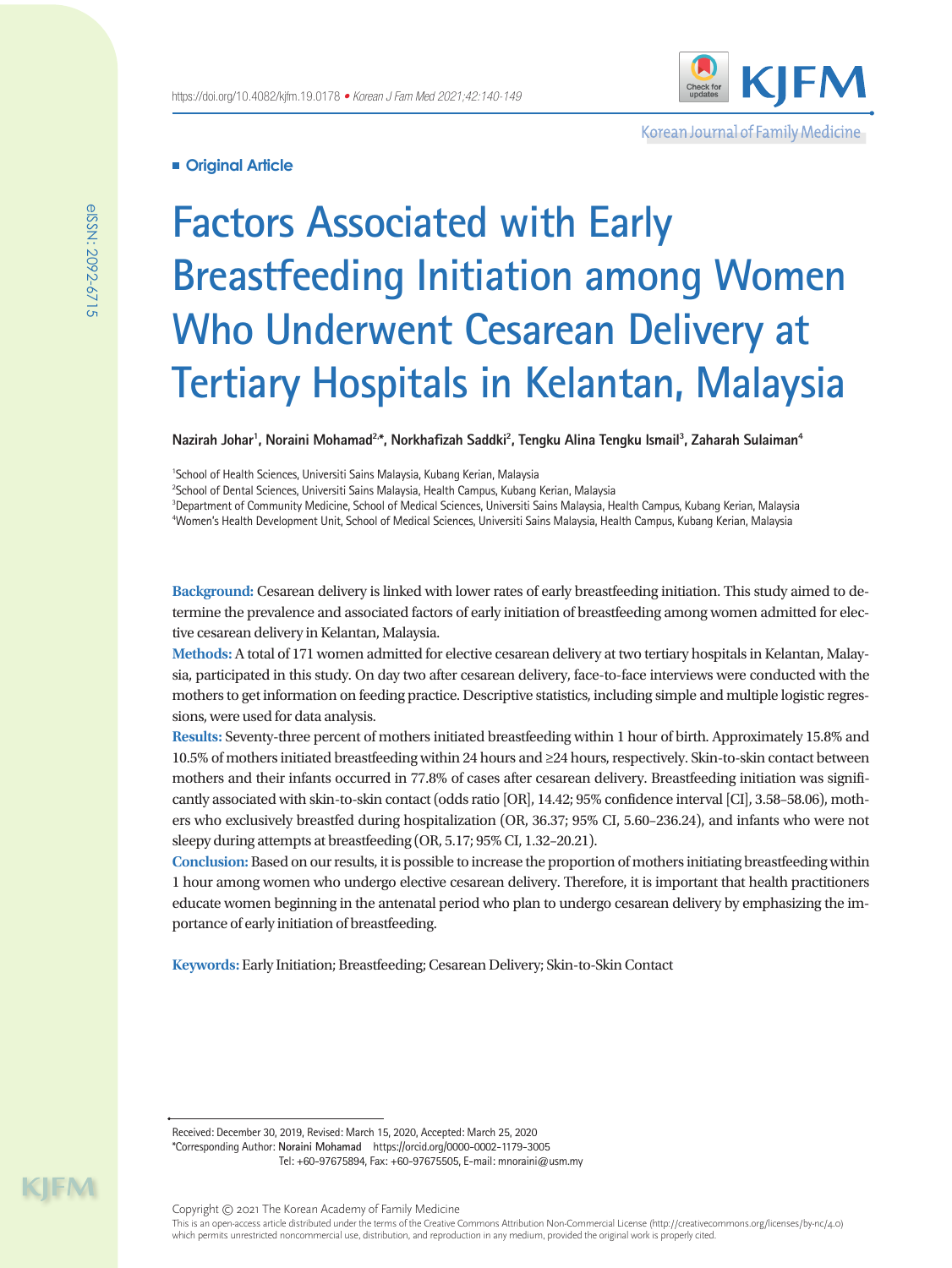# **INTRODUCTION**

The World Health Organization (WHO) and the United Nations Children's Fund (UNICEF) recommend initiation of breastfeeding within the first hour of birth, referred to as "early initiation of breastfeeding." Early initiation of breastfeeding is critical to newborn survival and to establish breastfeeding practice over the long term. When breastfeeding is delayed after birth, the consequences can be life-threatening and the longer newborns are left waiting, the greater the risk.<sup>1)</sup> However, the WHO reported that about 78 million babies, or three in five, are not breastfed within the first hour of life, putting them at higher risk of death or disease and making them less likely to continue breastfeeding.2) A recent systematic review and meta-analysis of evidence regarding breastfeeding initiation time and infant outcomes showed that infants who initiated breastfeeding within two to 23 hours of birth had a 33% greater risk of neonatal mortality compared to infants who initiated breastfeeding within 1 hour of birth, and infants who initiated breastfeeding 24 hours or more after birth had approximately two-fold greater risk of neonatal mortality.3)

Studies have found that early initiation of breastfeeding is an extremely important factor associated with the maintenance of longterm breastfeeding practice. Women who initiated breastfeeding more than 1 hour after delivery, and those with greater breastfeeding difficulties, were more likely to discontinue exclusive breastfeeding.<sup>4)</sup> The WHO and UNICEF guidelines on Baby-Friendly Hospital Initiative (BFHI) 2009 proposed a step 4, which is to "help mothers to initiate breastfeeding within a half-hour of birth" for successful breastfeeding. The BFHI, launched by UNICEF and WHO in 1991–1992, has grown, encompassing more than 20,000 hospitals in 156 countries around the world over the last 15 years.<sup>5)</sup> This study was conducted at two tertiary hospitals in Kelantan, Malaysia, both of which received the Baby Friendly Hospital Award of the BFHI and adhere to each of the 10 steps of the BFHI global criteria provided by WHO and UNICEF in 2009 for successful breastfeeding.<sup>5)</sup> The BFHI Award is awarded every 3 years. The process to maintain BFHI status involves external assessment and use of a self-appraisal tool to assess the policies and practices that are provided by UNICEF on BFHI, Section four Hospital Self-Appraisal and Monitoring, 2009.<sup>6)</sup>

Delivery methods may affect breastfeeding initiation and duration.<sup>7)</sup> Multiple studies have found cesarean delivery may hinder breastfeeding initiation.8,9) A systematic review of breastfeeding after cesarean delivery found that the rates of early breastfeeding (any attempt to initiate breastfeeding during hospital discharge) were lower after cesarean delivery compared with vaginal delivery.10) A similar finding was reported in a study done among Puerto Rican women after childbirth, which found that cesarean delivery was negatively related to breastfeeding initiation. $11$ 

Breastfeeding initiation becomes a problem after cesarean delivery due to the fact that the surgery is associated with inherent risks and difficulties that can prevent this initiation. $8$ <sup>0</sup> More specifically, the cesarean section surgical procedure has a longer recovery period than vaginal birth and can cause serious complications, including pain, uterine haemorrhage, infections, and loss of mobility in women. $12,13)$ These inherent difficulties and potential complications that can compromise a woman's ability to breastfeed, due to infant-mother separation, as well as forcing mothers to concentrate more on their recovery than on their baby's nutritional needs.<sup>9,12,13)</sup>

The main breastfeeding challenges after cesarean delivery include maternal exhaustion, perceived lack of infant interest, infant latching difficulty, and perceived lack of infant satiation.<sup>14)</sup> Additionally, cesarean delivery also generates stress resulting from the flabby flesh of maternal belly, sudden illness of the baby, interrupted sleep, inadequate amount of breast milk, and uneasiness due to breast engorgement.<sup>15)</sup> After cesarean delivery, mothers also experienced nausea and extreme drowsiness, which made it difficult for them to breastfeed. Additionally, there was lack of initial skin-to-skin contact (SSC) between mother and baby, and some babies were too sleepy to breastfeed leading to increased frustration of the mother and hindering initiation of breastfeeding.16)

Therefore, this study was conducted to determine the prevalence and associated factors of early initiation of breastfeeding among mothers admitted for elective cesarean delivery in Kelantan, Malaysia. By studying the factors associated with initiation of breastfeeding after cesarian delivery, healthcare personnel that are directly involved with women during the postpartum period can provide more optimal health education and assistance. The results of this study can also be used to educate healthcare providers that are directly involved in breastfeeding counseling so that they may provide mothers with the most accurate information. Hopefully, the findings of this study will increase the breastfeeding rate among mothers who delivered via cesarean section by providing information to overcome potential obstacles that may hinder initiation and maintenance of breastfeeding practice.

### **METHODS**

### **1. Study Design and Respondents**

A prospective cohort study was conducted among women who were electively admitted for cesarean delivery at two tertiary hospitals in Kelantan, Malaysia. Women who had delivered healthy infants were included in this study, while those who had been diagnosed with psychiatric disorders or had given birth to babies with congenital anomalies were excluded from the study. A purposive sampling method was applied in this study and the sample size was calculated using the single proportion formula with a 95% confidence interval (CI). As reported by Pérez-Ríos et al.,<sup>11)</sup> the proportion of women in Puerto Rico who had initiated breastfeeding was 61.5%. Based on this information, sample sizes were calculated for various levels of precision, and a sample size of 185 was chosen while taking into consideration the available resources. A sample size of 196 was decided for this study assuming a 10% loss to follow-up.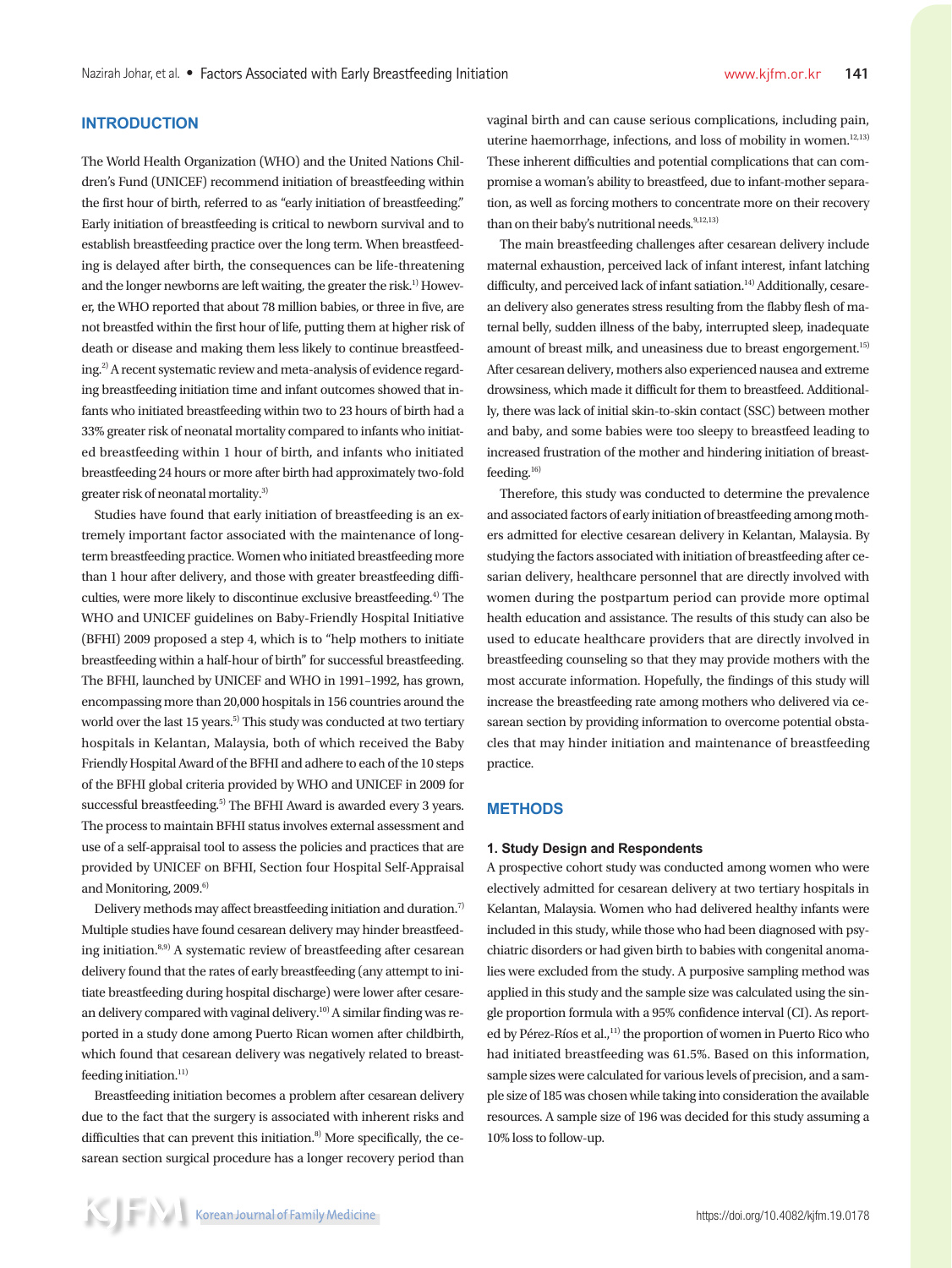### **2. Research Tools**

A structured questionnaire was used in this study. The questionnaire consisted of three parts. The first part included questions regarding the demographic characteristics of the respondents (age, race, education level, employment status, and monthly household income), and the second part required information on (1) previous obstetric and breastfeeding history of the respondents, (2) current obstetric history, and (3) cesarean delivery-related information. Information regarding number of living children (parity), previous cesarean delivery experience, age of last child (in years), and feeding method used for the last child, including the following: (1) breast milk only, (2) breast milk and other types of drinks at certain time only, (3) formula milk besides breast milk, and (4) formula milk only. In addition, gestational age in weeks, gravida, length of stay in the hospital, and types of anesthesia used during childbirth were included in the questionnaire.

The third part included questions on (1) time of breastfeeding initiation, (2) infant's responses during breastfeeding initiation, (3) maternal experience toward breastfeeding initiation and practice within 24 hours of cesarean section, and (4) infant's feeding methods during hospitalization. The third part of the questionnaire was developed based on a review of the literature. The pertinent information were defined precisely by the researchers after a series of discussions. The language of the final questionnaire was Malay. Content validity was verified by an expert panel of two lactation consultants and an expert in research methodology. The reliability of the questionnaire was examined by assessing its internal consistency. The questionnaire was found to have good internal consistency based on Cronbach's  $\alpha$  of 0.91 for breastfeeding initiation and 0.71 for maternal experience toward breastfeeding initiation and practice within 24 hours of cesarean section as shown in Table 1.

### **3. Data Collection**

Data collection was conducted from January 2017 to January 2018 via assisted administered questionnaire by the researcher and four trained research assistants. The women who participated in this research were briefed by the researcher about this study. Informed consent was obtained when the women fulfilled the inclusion criteria. The questionnaire was filled out by the researcher/research assistant during face-to-face interview 2 days after cesarean delivery. Information on the date of surgery, type of anesthesia used, and infant-related details were obtained from the patient's hospital records. Information on the date of discharge was obtained from the Hospital Information System or the Patient Registration Book.

### **4. Ethical Approval**

The ethical approval to conduct this study was obtained from the Human Research Ethics Committee of Universiti Sains Malaysia (USM/ JEPeM/16050192) and the Ministry of Health Malaysia Medical Research and Ethics Committee (NMRR-16-2347-32612 [IIR]).

Table 1. Summary of reliability for breastfeeding experience within the first 24 hours of the postoperative period

|                                                                                                                  | <b>Items</b>                                                                     | Cronbach's $\alpha$ |
|------------------------------------------------------------------------------------------------------------------|----------------------------------------------------------------------------------|---------------------|
| Breastfeeding initiation                                                                                         | 1. Attaching infant at the<br>breast                                             | 0.910               |
|                                                                                                                  | 2. Position the infant during<br>breastfeeding                                   |                     |
| Maternal experience toward<br>breastfeeding initiation and<br>practice within 24 hours<br>after cesarean section | 3. Feels embarrassed to<br>breastfeed in open area                               | 0.700               |
|                                                                                                                  | 4. Feels easy                                                                    |                     |
|                                                                                                                  | 5. Feels comfortable                                                             |                     |
|                                                                                                                  | 6. Feels confident that the<br>amount of breast milk is<br>adequate for the baby |                     |
|                                                                                                                  | 7. Difficulty moving due to<br>pain                                              |                     |
|                                                                                                                  | 8. Feeling tired                                                                 |                     |
|                                                                                                                  | 9. Feeling worried or sad                                                        |                     |
|                                                                                                                  | 10. Headache or dizziness                                                        |                     |
|                                                                                                                  | 11. Nausea                                                                       |                     |
|                                                                                                                  | 12. Feeling sleepy                                                               |                     |
|                                                                                                                  | 13. Pain at the surgical site                                                    |                     |
|                                                                                                                  | 14. Perception of no milk                                                        |                     |
|                                                                                                                  | 15. Cracked nipple                                                               |                     |
|                                                                                                                  | 16. Inverted nipple                                                              |                     |
|                                                                                                                  | 17. Breast pain during<br>breastfeeding                                          |                     |

### **5. Statistical Analysis**

Data entry and analysis was done using IBM SPSS Statistics ver. 24.0 software (IBM Corp., Armonk, NY, USA). Data checking and cleaning was done before the analysis. Descriptive statistics were used to analyse the following data: socio-demographic data, previous obstetric and breastfeeding history of the respondents, current obstetric history and cesarean delivery information, time of breastfeeding initiation after elective cesarean delivery, infant's responses during breastfeeding initiation, maternal experience toward breastfeeding initiation and practice within 24 hours of cesarean section, and infant's feeding methods during hospitalisation. Simple and multiple logistic regression (MLR) analyses were used to determine the factors associated with breastfeeding initiation among women who delivered via cesarean section in Kelantan, Malaysia. The independent variables included socio-demographic characteristics, previous obstetric and breastfeeding profile, current obstetric profile, current cesarean delivery-related information, breastfeeding experience within the first 24 hours after surgery, and type of feeding method before discharge from the ward. The dependent variable was breastfeeding initiation within 1 hour, or referred as early breastfeeding initiation after cesarean delivery, and categorized as yes or no. Before MLR was performed, the distribution and frequencies were examined. Simple logistic regression was done to screen the variables for further MLR analysis. All variables with Pvalue less than 0.25 and clinically significant variables were included in the MLR. The P-value was set larger than the level of significance to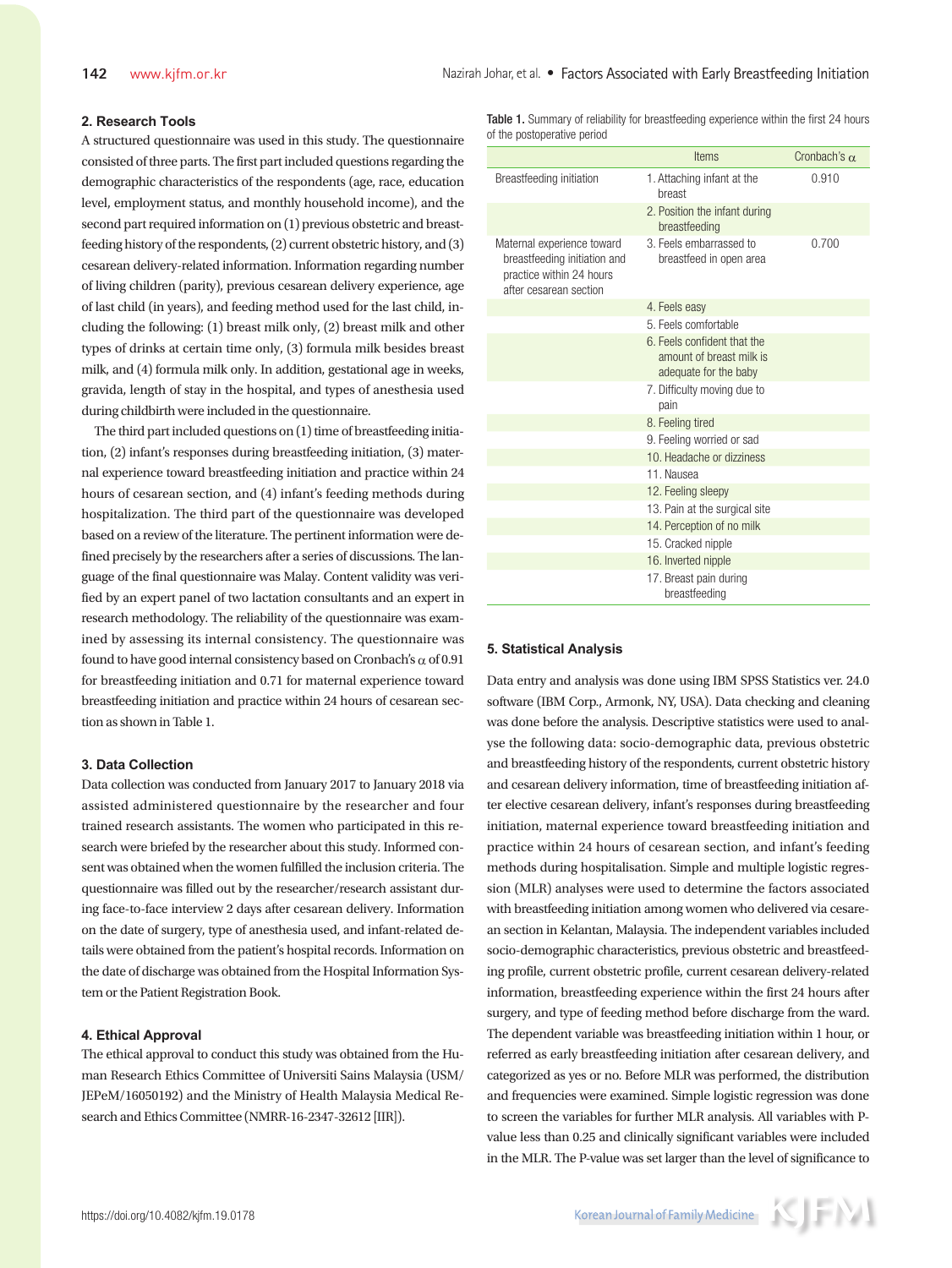allow more important variables to be included in the model. The interaction terms were checked using the likelihood ratio test. Multicollinearity-related issues were identified by the variance inflation factor test. The final model was assessed for fitness using the Hosmer-Lemeshow goodness-of-fit test. The classification table for sensitivity and specificity, as well as the area under the receiver operating characteristic (ROC) curve, were also obtained to evaluate the model fitness. Influential outliers were identified using Cook's distance. Data points above 1.0 were considered influential outliers.

|                    | Table 2. Time of breastfeeding initiation and infant's responses during breastfeeding |  |  |  |  |
|--------------------|---------------------------------------------------------------------------------------|--|--|--|--|
| initiation (n=171) |                                                                                       |  |  |  |  |

| Variable                                                  | Frequency (%) |  |  |  |  |
|-----------------------------------------------------------|---------------|--|--|--|--|
| Time of breastfeeding initiation after caesarean delivery |               |  |  |  |  |
| Within 1 h                                                | 126 (73.7)    |  |  |  |  |
| $>1$ h to 23 h                                            | 27 (15.8)     |  |  |  |  |
| 24 h and more                                             | 18(10.5)      |  |  |  |  |
| Had skin-to-skin contact                                  |               |  |  |  |  |
| Yes                                                       | 133 (77.8)    |  |  |  |  |
| N <sub>0</sub>                                            | 38 (22.2)     |  |  |  |  |
| Infant's responses during breastfeeding initiation        |               |  |  |  |  |
| Infant willing to feed                                    |               |  |  |  |  |
| <b>Yes</b>                                                | 157 (91.8)    |  |  |  |  |
| N <sub>0</sub>                                            | 7(4.1)        |  |  |  |  |
| Not sure                                                  | 7(4.1)        |  |  |  |  |
| Infant looks sleepy                                       |               |  |  |  |  |
| Yes                                                       | 50 (29.2)     |  |  |  |  |
| N <sub>0</sub>                                            | 113 (66.1)    |  |  |  |  |
| Not sure                                                  | 8(4.7)        |  |  |  |  |
| Infant able to attach well to the breast                  |               |  |  |  |  |
| <b>Yes</b>                                                | 147 (86.0)    |  |  |  |  |
| N <sub>0</sub>                                            | 15(8.7)       |  |  |  |  |
| Not sure                                                  | 9(5.3)        |  |  |  |  |

# **RESULTS**

The mean age of the selected respondents was of 32.3±4.83 years. Approximately half (58.5%) of the respondents had 2 to 4 living children, and more than half of the children were aged between 3 to 5 years (62.2%). Most respondents (78.9%) had previous experience with breastfeeding their child, and almost two-thirds of them (65.9%) had practiced exclusive breastfeeding for 6 months for their last child. Most of the respondents (90.6%) were pregnant at 38 to 42 weeks of gestation. Over two-thirds of the respondents (73.7%) were pregnant for the second to fourth time (multigravida), while 31 respondents (18.1%) had never been pregnant before (primigravida). Most respondents (84.8%) had received spinal anesthesia for their cesarean delivery and the duration of hospital stay for 93.0% was 3 days or less.

Table 2 shows the time of breastfeeding initiation and infants' responses during breastfeeding initiation. About three-quarters of the respondents (73.7%) had initiated breastfeeding within 1 hour of cesarean delivery, while 18 respondents (10.5%) initiated breastfeeding at 24 hours and more. Mean±standard deviation duration of time between childbirth and first breastfeeding initiation was 1.26±0.44 hours. More than three-quarters of the respondents (77.8%) had SSC with their infants immediately after cesarean delivery. During the SSC, there were a few infant responses that were identified by the respondents, such as an increase in salivation and movement toward the nipple, which showed the desire of the infant to feed. Most of the infants (91.8%) were willing to feed and were able to attach well to the breast (86%). Regarding maternal experience during breastfeeding initiation within 24 hours after cesarean section, nearly half of the respondents (49.7%) found it was easy to attach their infant to the breast, and more than half of them (55%) also found it was easy to position their infant for breastfeeding.

Table 3 shows maternal experience toward breastfeeding initiation and practice within 24 hours of cesarean section. Only a minority of

| Variable                                              | Very often | <b>Often</b> | <b>Sometimes</b> | Seldom    | <b>Never</b> |
|-------------------------------------------------------|------------|--------------|------------------|-----------|--------------|
| Feels embarrassed to breastfeed in open area          | 6(3.5)     | 29 (17.0)    | 39(22.7)         | 36(21.1)  | 61(35.7)     |
| Feels easy                                            | 53(31.0)   | 75 (43.9)    | 26(15.2)         | 11(6.4)   | 6(3.5)       |
| Feels comfortable                                     | 52(30.4)   | 75 (43.8)    | 28(16.4)         | 10(5.8)   | 6(3.5)       |
| Feels confident that breast milk is adequate for baby | 63 (36.8)  | 64 (37.4)    | 18(10.5)         | 16(9.4)   | 10(5.9)      |
| Difficulty to move due to pain                        | 33(19.3)   | 51 (29.8)    | 43(25.1)         | 39 (22.9) | 5(2.9)       |
| Feeling tired                                         | 14(8.2)    | 37(21.6)     | 40(23.4)         | 32(18.7)  | 48(28.1)     |
| Feeling worry or sad                                  | 1(0.6)     | 13(7.6)      | 24(14.0)         | 31(18.1)  | 102 (59.7)   |
| Had headache or dizziness                             | 4(2.3)     | 12(7.0)      | 27(15.8)         | 26(15.2)  | 102(59.7)    |
| Had nausea                                            | 3(1.8)     | 7(4.1)       | 10(5.8)          | 13(7.6)   | 138 (80.7)   |
| Feeling sleepy                                        | 9(5.3)     | 18(16.4)     | 42(24.6)         | 47(27.5)  | 45(26.2)     |
| Pain at surgical site                                 | 25(14.6)   | 41 (24.0)    | 54 (31.6)        | 44 (25.7) | 7(4.1)       |
| Perceived no milk                                     | 6(3.5)     | 18(10.5)     | 25(14.6)         | 26(15.2)  | 96(56.2)     |
| Had cracked nipple                                    | 1(0.6)     | 11(6.4)      | 19(11.1)         | 8(4.7)    | 132 (77.2)   |
| Had inverted nipple                                   | 5(2.9)     | 8(4.7)       | 10(5.8)          | 7(4.1)    | 141 (82.5)   |
| Breast pain as baby suckle                            | 6(3.5)     | 12(7.0)      | 25(14.6)         | 32(18.7)  | 96 (56.2)    |
|                                                       |            |              |                  |           |              |

Values are presented as frequency (%).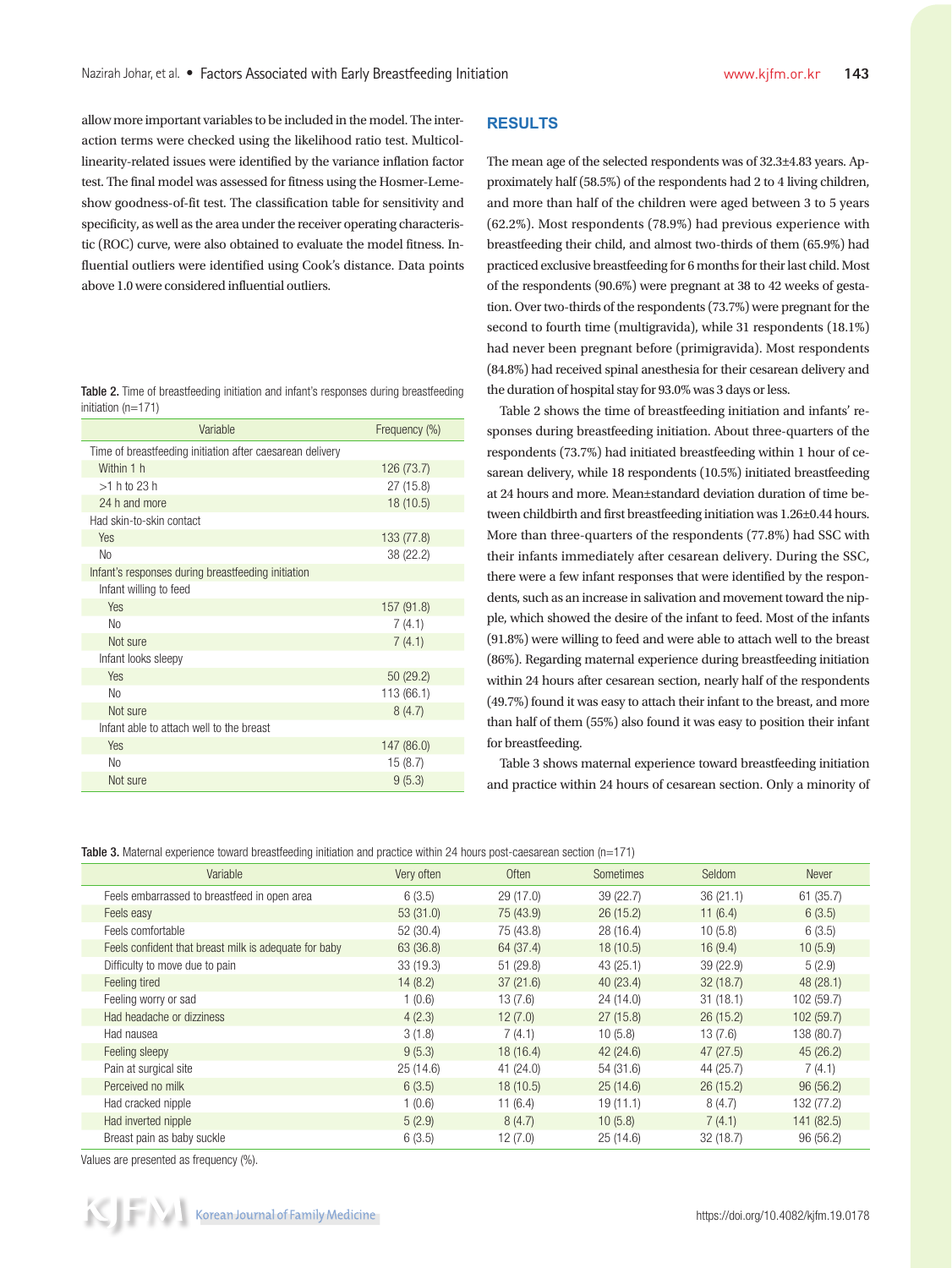Table 4. Factors associated with early breastfeeding initiation by simple logistic regression analysis (n=171)

| Variable                                                                    | Crude odds ratio<br>(95% confidence interval) | $\chi^2$<br>(degrees of freedom)* | P-value*                                 |
|-----------------------------------------------------------------------------|-----------------------------------------------|-----------------------------------|------------------------------------------|
| Parity (no. of living child)                                                |                                               |                                   |                                          |
| Nil                                                                         | 1.00                                          |                                   |                                          |
| Primiparous                                                                 | 3.12 (0.88-11.05)                             | $3.13(1)^{†}$                     | $0.077^{\dagger}$                        |
| Multiparous                                                                 | $0.55(0.55 - 2.84)$                           | $0.28(1)$ <sup>t</sup>            | 0.594 <sup>†</sup>                       |
| Grand multiparous                                                           | $0.38(0.38 - 31.81)$                          | $1.24(1)$ <sup>†</sup>            | $0.266^+$                                |
| Gravida                                                                     |                                               |                                   |                                          |
| Primigravida                                                                | 1.00                                          |                                   |                                          |
| Multigravida                                                                | $1.70(0.74 - 3.93)$                           | $1.57(1)$ <sup>†</sup>            | $0.210^{+}$                              |
| Grand multigravida                                                          | $5.47(1.35 - 22.12)$                          | $5.69(1)$ <sup>†</sup>            | $0.017^{+}$                              |
| Types of anaesthesia                                                        |                                               |                                   |                                          |
| General                                                                     | 1.00                                          |                                   |                                          |
| Epidural                                                                    | $0.67(0.107 - 4.17)$                          | $0.19(1)^{†}$                     | $0.665^{\dagger}$                        |
| Spinal                                                                      | 3.83 (0.74-19.96)                             | $2.52(1)$ <sup>†</sup>            | $0.110^{+}$                              |
| Infant's admission to ward                                                  |                                               |                                   |                                          |
| Yes                                                                         | 1.00                                          |                                   |                                          |
| N <sub>0</sub>                                                              | 1.99 (0.99-3.96)                              | $3.84(1)$ *                       | $0.055*$                                 |
| Infant willing to feed during initiation of breastfeeding                   |                                               |                                   |                                          |
| Not sure                                                                    | 1.00                                          |                                   |                                          |
| No                                                                          | 2.05 (0.59-106.94)                            | $2.47(1)$ <sup>†</sup>            | 0.116 <sup>†</sup><br>0.083 <sup>†</sup> |
| Yes                                                                         | $3.90(0.84 - 18.18)$                          | $3.00(1)$ <sup>†</sup>            | $0.008*$                                 |
| Infant looks sleepy during initiation of breastfeeding                      | 1.00                                          | $9.75(2)$ *                       |                                          |
| Yes<br>No                                                                   | $3.58(1.69 - 7.56)$                           | $14.10(1)$ <sup>†</sup>           | $< 0.001$ <sup>+</sup>                   |
| Not sure                                                                    | $0.43(0.09 - 2.02)$                           | $0.44(1)$ <sup>†</sup>            | $< 0.505^+$                              |
| Infant able to attach well to the breast during initiation of breastfeeding |                                               |                                   |                                          |
| Not sure                                                                    | 1.00                                          |                                   |                                          |
| No                                                                          | $0.70(0.13 - 3.68)$                           | $0.18(1)^{+}$                     | $0.674^{+}$                              |
| Yes                                                                         | 2.76 (0.70-10.88)                             | $2.11(1)^{t}$                     | 0.146 <sup>†</sup>                       |
| Skin-to-skin contact done after caesarean                                   |                                               | $11.08(1)^{*}$                    | $0.001*$                                 |
| <b>No</b>                                                                   | 1.00                                          |                                   |                                          |
| Yes                                                                         | $5.13(2.35 - 11.18)$                          | $14.10(1)$ *                      | $< 0.001*$                               |
| Women's experience to attach infant to the breast                           |                                               |                                   |                                          |
| <b>Difficult</b>                                                            | 1.00                                          |                                   |                                          |
| Easy                                                                        | $2.13(1.03 - 4.40)$                           | 4.13(1)                           | 0.042                                    |
| Mothers felt embarrassed to breastfeed in open area                         |                                               |                                   |                                          |
| Too often/often                                                             | 1.00                                          |                                   |                                          |
| Sometimes/seldom                                                            | $0.47(0.18 - 1.22)$                           | $2.38(1)$ <sup>†</sup>            | $0.122^{+}$                              |
| <b>Never</b>                                                                | $1.02(0.36 - 2.89)$                           | $0.02(1)^{†}$                     | 0.969 <sup>†</sup>                       |
| Mothers feel comfortable to breastfeed                                      |                                               |                                   |                                          |
| Never                                                                       | 1.00                                          |                                   |                                          |
| Sometimes/seldom                                                            | 1.92 (0.34-10.90)                             | $0.55(1)^{†}$                     | 0.460 <sup>†</sup>                       |
| Too often/often                                                             | 3.38 (0.65-17.65)                             | $2.08(1)$ <sup>†</sup>            | $0.149^{+}$                              |
| Mothers felt confident that breast milk was adequate                        |                                               |                                   |                                          |
| Never                                                                       | 1.00                                          |                                   |                                          |
| Sometimes/seldom                                                            | 1.92 (0.42-8.67)                              | $0.72(1)$ <sup>†</sup>            | $0.396^{+}$                              |
| Too often/often                                                             | $2.50(0.63 - 9.91)$                           | $1.71(1)^{t}$                     | 0.191 <sup>†</sup>                       |
| Mothers experienced tiredness                                               |                                               |                                   |                                          |
| Too often/often<br>Sometimes/seldom                                         | 1.00                                          |                                   |                                          |
| Never                                                                       | $1.04(0.48 - 2.26)$                           | $0.01(1)^{+}$                     | $0.923^{+}$                              |
|                                                                             | $2.68(0.99 - 7.25)$                           | $3.75(1)$ <sup>†</sup>            | $0.053^{\dagger}$                        |
| Mothers felt worry or sad<br>Too often/often                                | 1.00                                          |                                   |                                          |
| Sometimes/seldom                                                            | $1.14(0.33 - 3.41)$                           | $0.04(1)^{+}$                     | $0.832^{+}$                              |
| Never                                                                       | $2.02(0.61 - 6.64)$                           | $1.34(1)$ <sup>†</sup>            | $0.247$ <sup>+</sup>                     |
|                                                                             |                                               |                                   |                                          |

(Continued on next page)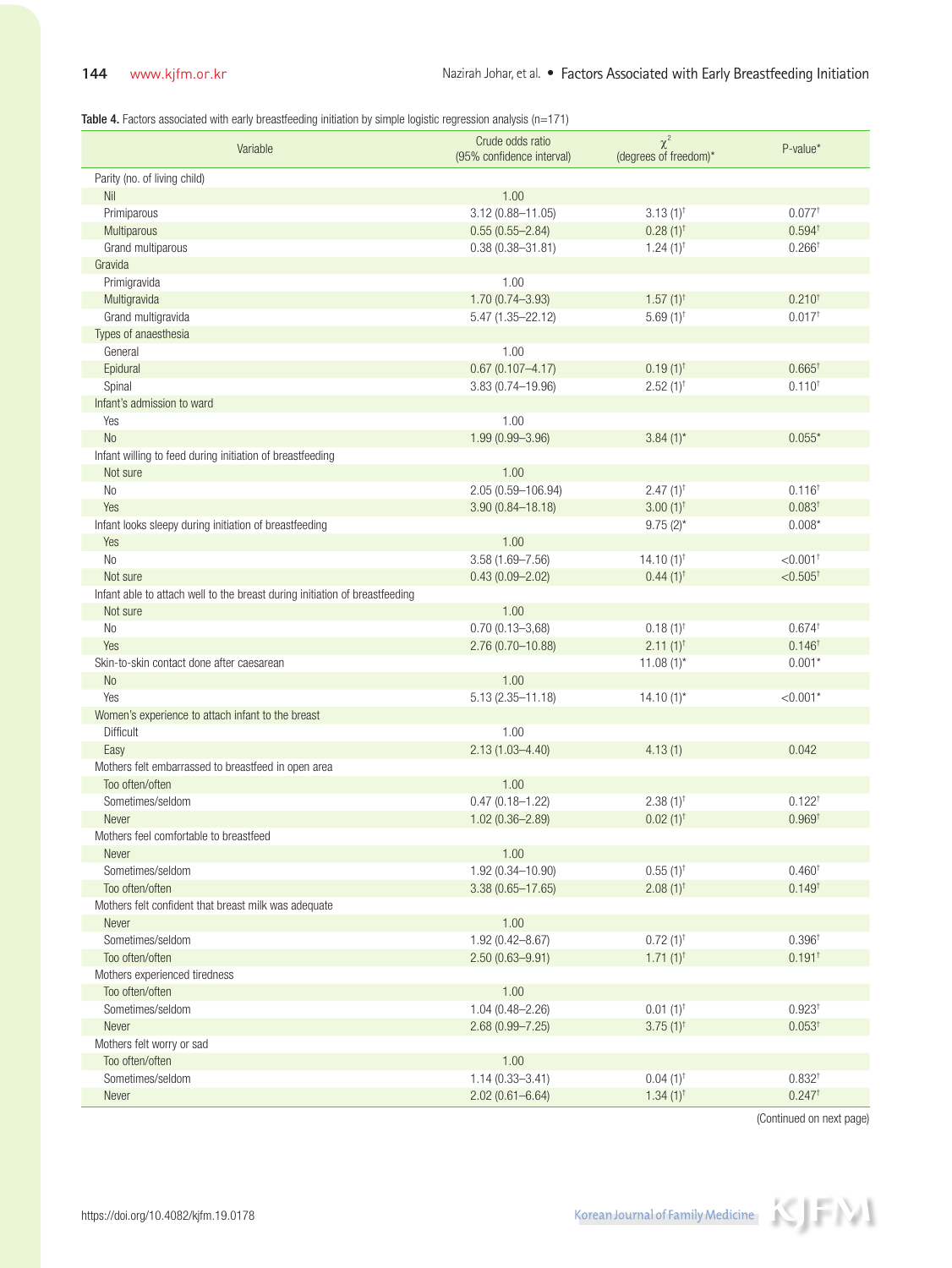### Nazirah Johar, et al. • Factors Associated with Early Breastfeeding Initiation

Table 4. Continued

| Variable                                             | Crude odds ratio<br>(95% confidence interval) | $\chi^2$<br>(degrees of freedom)* | $P$ -value*            |
|------------------------------------------------------|-----------------------------------------------|-----------------------------------|------------------------|
| Mothers felt headache or dizziness                   |                                               |                                   |                        |
| Too often/often                                      | 1.00                                          |                                   |                        |
| Sometimes/seldom                                     | $0.49(0.09 - 2.45)$                           | $0.16(1)^{†}$                     | 0.384 <sup>†</sup>     |
| Never                                                | $0.33(0.07 - 1.53)$                           | $2.02(1)^{+}$                     | $0.155^{+}$            |
| Level of pain                                        |                                               |                                   |                        |
| No pain                                              | 0.00(0.00)                                    | $0.00(1)^{+}$                     | $0.999^{+}$            |
| Mild                                                 | 1.77 (0.70-14.47)                             | $1.45(1)$ <sup>†</sup>            | 0.228 <sup>†</sup>     |
| Moderate                                             | $1.56(0.65 - 3.72)$                           | $0.98(1)$ <sup>†</sup>            | $0.322^{+}$            |
| Severe                                               | 1.00                                          |                                   |                        |
| Mothers experienced perceived no milk supply         |                                               |                                   |                        |
| Too often/often                                      | 1.00                                          |                                   |                        |
| Sometimes/seldom                                     | $3.12(1.14 - 8.60)$                           | 4.87 $(1)^{+}$                    | $0.027$ <sup>t</sup>   |
| Never                                                | 5.12 (1.98-13.28)                             | 11.28 $(1)^{+}$                   | 0.001 <sup>†</sup>     |
| Mothers experienced cracked nipple                   |                                               |                                   |                        |
| Too often/often                                      | 1.00                                          |                                   |                        |
| Sometimes/seldom                                     | $1.43(0.35 - 5.79)$                           | $0.25(1)^{+}$                     | 0.617 <sup>†</sup>     |
| Never                                                | $2.33(0.69 - 7.85)$                           | $1.85(1)^{+}$                     | $0.173^{+}$            |
| Mothers experienced inverted nipple                  |                                               |                                   |                        |
| Too often/often                                      | 1.00                                          |                                   |                        |
| Sometimes/seldom                                     | $3.84(0.83 - 17.71)$                          | $2.98(1)$ <sup>†</sup>            | 0.085 <sup>†</sup>     |
| Never                                                | $5.45(1.67 - 17.82)$                          | $7.87(1)^{+}$                     | 0.005 <sup>†</sup>     |
| Mothers experienced having breast pain as baby sucks |                                               |                                   |                        |
| Too often/often                                      | 1.00                                          |                                   |                        |
| Sometimes/seldom                                     | 4.18 (1.34-13.00)                             | $6.11(1)^{†}$                     | 0.013 <sup>†</sup>     |
| Never                                                | $2.84(1.01 - 7.96)$                           | $3.94(1)$ <sup>†</sup>            | 0.047 <sup>†</sup>     |
| Feeding method during hospitalization                |                                               | $13.10(12)^{*}$                   | $0.001*$               |
| Mixed feeding                                        | 1.00                                          |                                   |                        |
| <b>Exclusive breastfeeding</b>                       | 10.95 (4.16-28.85)                            | $14.17(1)$ <sup>†</sup>           | $< 0.001$ <sup>+</sup> |
| Predominant feeding                                  | 4.15(0.00)                                    | $0.00(1)^{+}$                     | $0.999^{+}$            |

\*By likelihood ratio test. † By Wald test.

the respondents (20.5%) very often/often felt embarrassed to breastfeed their infants in an open area. Most respondents very often/often felt easy (74.9%) and comfortable (74.2%) to breastfeed. Additionally, most respondents (74.2%) were confident that the amount of breast milk was adequate for their infants. Nearly half of the respondents (49.1%) very often/often experienced difficulty moving due to pain, and about a quarter of respondents (38.6%) had pain at the surgical site. About one-third of respondents (29.8%) very often/often had an experience of feeling tired, and 21.7% felt drowsy after undergoing cesarean delivery. More than half of respondents reported an absence of worry or sadness (59.7%), headache or dizziness (59.7%), and nausea after cesarean delivery (80.7%). About three-quarters of the respondents seldom or never perceived a lack of milk supply (71.4%) or breast pain due to breastfeeding (74.9%). Only 7% of the respondents had experience (often/very often) of cracked nipple, and approximately 7.6% of the mothers had inverted nipples.

For infant feeding methods during hospitalization, our results show that 142 infants (83.0%) were exclusively breastfed by their mothers (exclusive breastfeeding), four of them (2.4%) were predominantly fed with breast milk, as well as given other liquids (predominant breastfeeding) and 25 infants (14.6%) were given formula milk together with

breastfeeding (mixed feeding). None of the infants were given only formula milk during their hospitalization.

Factors associated with early breastfeeding initiation by simple logistic regression analysis are depicted in Table 4. Initially, at the univariate level, 31 variables were identified and tested. Among these, 21 variables had a P-value of <0.25 and were included for MLR analysis. At the univariate level, breastfeeding initiation was significantly associated with gravida, infant looking sleepy during initiation of breastfeeding, SSC initiated after cesarean delivery, mother's experience in attaching infant to the breast, women's perception of inadequate milk supply, women experiencing inverted nipple, women experiencing breast pain during breastfeeding, and feeding method during hospitalization.

Table 5 shows the results of MLR analysis of factors associated with early breastfeeding initiation among respondents. At the multivariable level, SSC initiated after cesarean delivery, method of feeding during hospitalization, and infant looking sleepy during initiation of breastfeeding remained as factors significantly associated with breastfeeding initiation after cesarean delivery. Mothers who experienced SSC after cesarean delivery had higher odds ratio (OR) of initiating breastfeeding within 1 hour of cesarean delivery by 14.42 times than mothers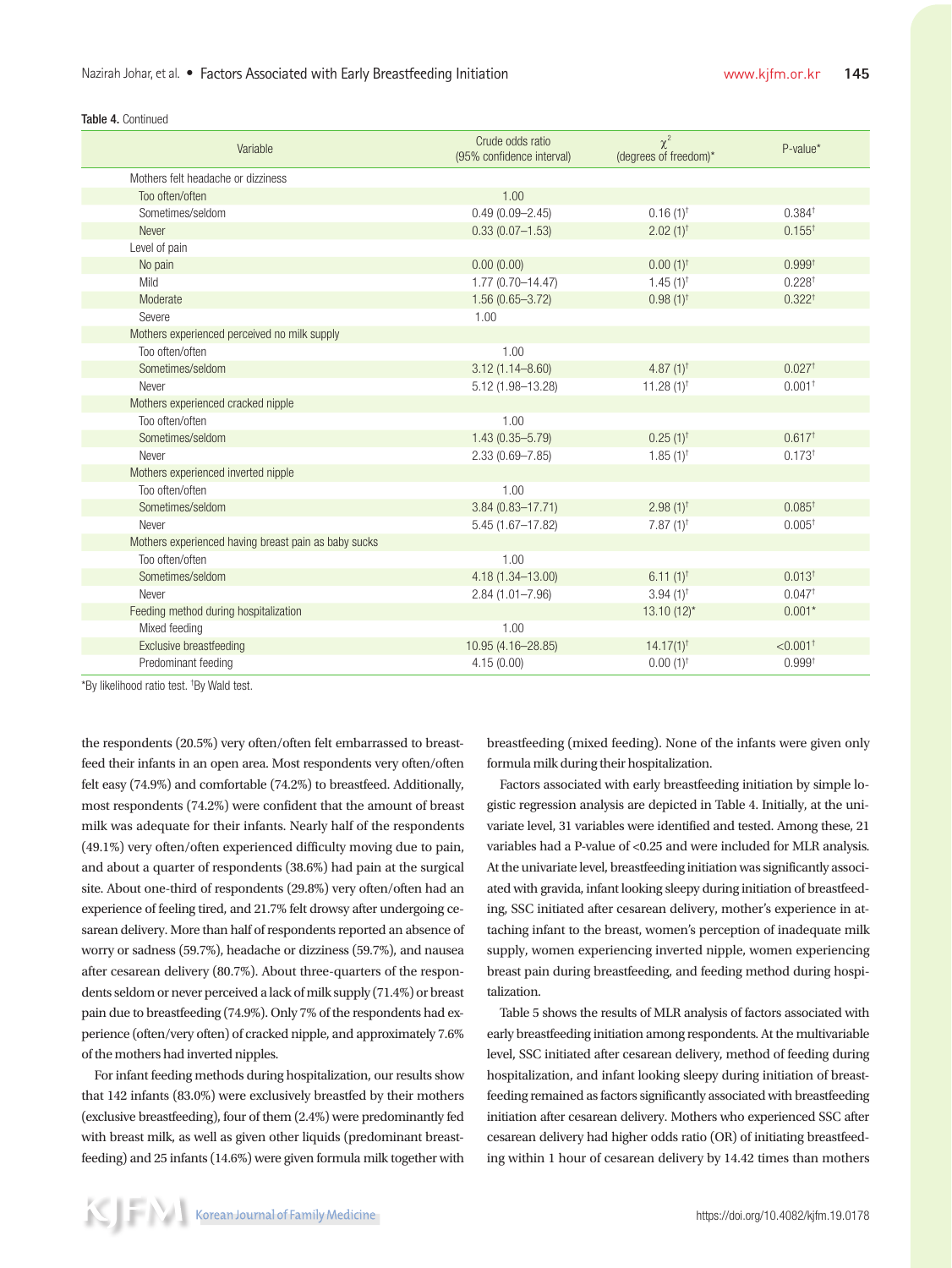| Table 5. Factors associated with early breastfeeding initiation by multiple logistic regression analysis |  |  |  |
|----------------------------------------------------------------------------------------------------------|--|--|--|
|----------------------------------------------------------------------------------------------------------|--|--|--|

| Variable                                               | Adjusted odds ratio*<br>(95% confidence interval) | $\chi^2$<br>(degrees of freedom) <sup><math>\dagger</math></sup> | P-value                |
|--------------------------------------------------------|---------------------------------------------------|------------------------------------------------------------------|------------------------|
| Skin-to-skin contact done after caesarean              |                                                   | 11.08 $(1)^{\dagger}$                                            | $0.001$ <sup>+</sup>   |
| N <sub>0</sub>                                         | 1.00                                              |                                                                  |                        |
| Yes                                                    | 14.42 (3.58-58.06)                                | $14.10(1)^{+}$                                                   | $< 0.001$ <sup>+</sup> |
| Feeding method during hospitalization                  |                                                   | $13.10(12)^{t}$                                                  | $0.001$ <sup>+</sup>   |
| Mixed feeding                                          | 1.00                                              |                                                                  |                        |
| <b>Exclusive breastfeeding</b>                         | 36.37 (5.60-236.24)                               | $14.17(1)^*$                                                     | $< 0.001*$             |
| Predominant feeding                                    | 1.48(0.00)                                        | $0.00(1)^{*}$                                                    | $0.999*$               |
| Infant looks sleepy during initiation of breastfeeding |                                                   | $9.75(2)^{+}$                                                    | 0.008 <sup>†</sup>     |
| Yes                                                    | 1.00                                              |                                                                  |                        |
| N <sub>0</sub>                                         | $5.17(1.32 - 20.21)$                              | $14.10(1)^{*}$                                                   | $< 0.001*$             |
| Not sure                                               | $0.40(0.03 - 5.83)$                               | $0.44(1)^{*}$                                                    | $< 0.505*$             |

\*By Wald test. † By likelihood ratio test.

who did not initiate SSC with their infants (OR, 14.42; 95% CI, 3.58– 58.06). Mothers who exclusively breastfed during hospitalization had higher odds of initiating breastfeeding within 1 hour of cesarean delivery by 36.37 times than mothers who practiced mixed feeding (OR, 36.37; 95% CI, 5.60–236.24). Infants who were not sleepy when the mother initiated breastfeeding had higher odds of breastfeeding initiation within 1 hour after cesarean delivery than infants who looked sleepy during breastfeeding initiation (OR, 5.17; 95% CI, 1.32–20.21). Possible two-way interactions between factors were not significant, and there was no multicollinearity issue. The fit of the preliminary final model was checked. The results of the Hosmer-Lemeshow goodnessof-fit test were not significant, with P-value of 0.628, and the area under the ROC curve was 0.869, suggesting that the model was a fit. The classification table showed 81.9%, while 70% or above is considered a good model. The contribution of each outlier was verified, and none was found to be influential.

### **DISCUSSION**

In this study, the proportion of women engaging in early initiation of breastfeeding, i.e., within 1 hour of childbirth, is 73.7%; initiation of breastfeeding within 24 hours of birth is 15.8%; and initiation of breastfeeding ≥24 hours is 10.5%. Our percentage for early initiation of breastfeeding within 1 hour is higher compared to the Malaysian National Health and Morbidity Survey (NHMS) of 2016, which found that only 49% of mothers who delivered via cesarean section initiated breastfeeding within 1 hour of birth. The initiation of breastfeeding within 24 hours and after 24 hours of cesarean delivery according to the NHMS is a bit higher compared to our finding, which is 30.0% and 14.9%, respectively.17) A lower percentage (61.5%) of breastfeeding initiation was found in a study among Puerto Rican women and a much higher percentage (97.5%) of breastfeeding initiation was found in Canadian women during their stay in the hospital after cesarean delivery.11,18)

UNICEF has reported that globally, in 2018, breastfeeding was initiated within the first hour of life for about 42% of infants. Although the

percentage of early breastfeeding initiation within the first hour of life is much higher in our study (73.7%) compared to the global percentage, it can be improved further. A systematic review and meta-analysis on delayed breastfeeding initiation and infant survival reported that among a subgroup of infants exclusively breastfed in the neonatal period, those who initiated breastfeeding more than 24 hours after birth had an 85% greater risk of neonatal mortality compared to infants who initiated less than 24 hours after birth.<sup>3)</sup> Therefore, there is a need to increase the efforts to improve the rate of breastfeeding initiation within the first hour of life, since it can save lives and provide benefits that last a lifetime. $1)$ 

A practice that has been associated with increased initiation of breastfeeding is SSC between infants and their mothers, allowing the infant adequate time to start his or her first suckling response naturally.5) In the current study, about three-quarters of the respondents (77.8%) had SSC with their infants. A comparable finding was found in a study by Boyd<sup>19)</sup> in 2017 where 74% of post-cesarean mothers initiated SSC contact in the operating room or in the post-anesthesia care unit. Overall, the percentage is low compared to SSC practices among women who had vaginal delivery in two district hospitals in Kelantan, where the SSC initiation was 93.4%.<sup>20)</sup> The lower rate of SSC in our study may be due to the method of delivery. Studies have found that delivery staff in the operating room encounter obstacles that hinder SCC between mothers and infants, including maternal or neonatal instability, equipment problems, and nurse staffing issues.<sup>19,21)</sup> However, immediate SSC among mothers who have had cesarean delivery need to be increased, as studies have shown that it increases the likelihood that babies are breastfed, extends the duration of breastfeeding, and improves rates of exclusive breastfeeding.<sup>21)</sup>

In our study, nearly 30% of our respondents found that it was difficult or very difficult to attach their infant to the breast and to place their infant at the proper position for breastfeeding. This finding could be linked to the fact that the women were experiencing pain after the surgery, which limited their movement, as 49.1% of women had difficulty moving due to pain, and 38.1% had pain at the surgical site. This finding is also in agreement with a study performed in the United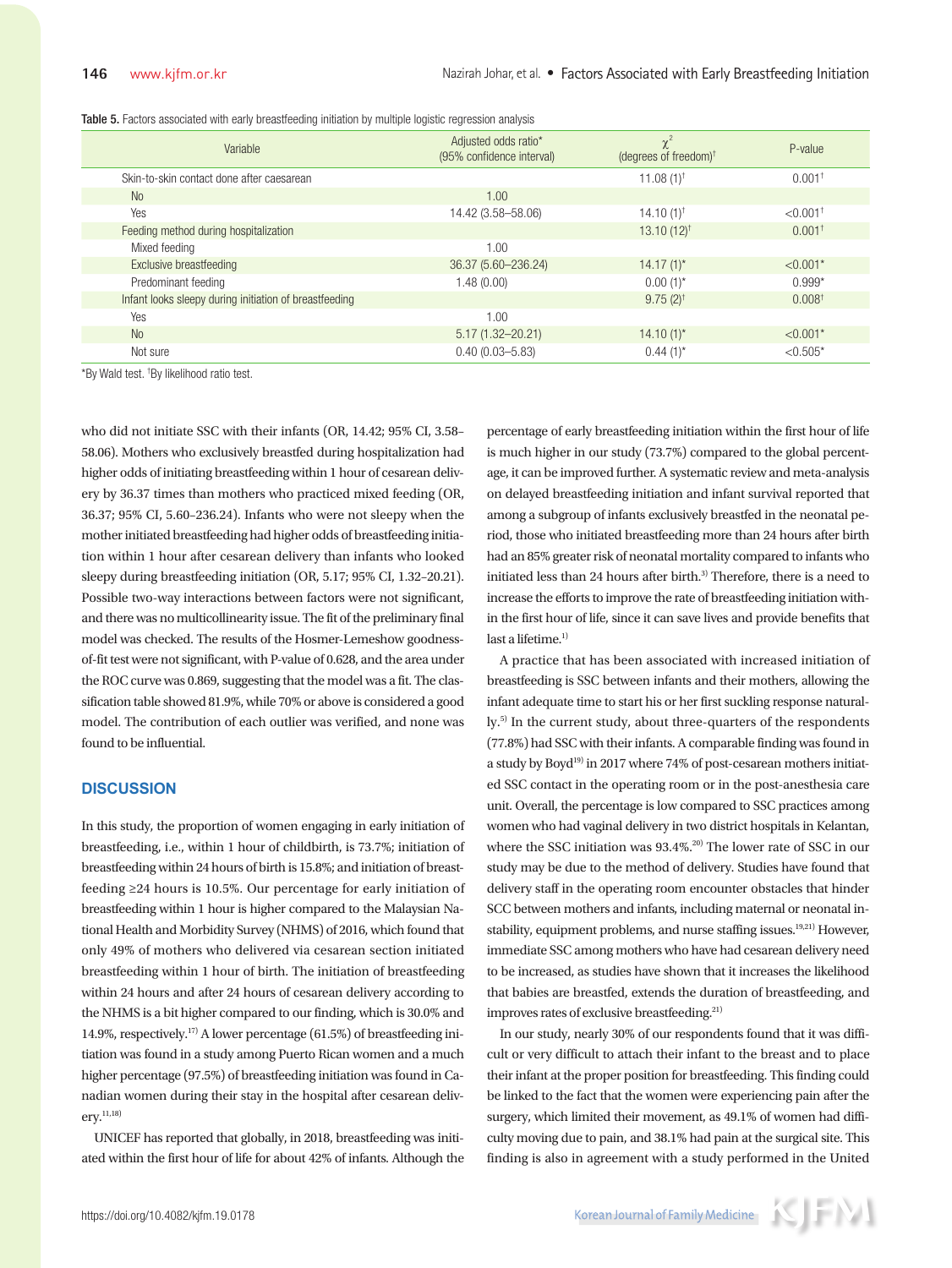States and Brazil that found pain after cesarean delivery led to maternal mobility limitations, positioning difficulties,and frustration due to the need for assistance, all of which contribute to obstacles and difficulties for mothers to breastfeed their infant.<sup>14,22)</sup> With regard to women's feelings toward the breastfeeding experience in the hospital, almost 80% of the mothers never/seldom/sometimes felt embarrassed to breastfeed in open areas, meaning that they were willing to breastfeed their baby with minimal hesitation and often/very often felt easy and comfortable to breastfeed. This positive finding may be associated with support from the hospital staff, especially nurses, medical officer, pediatrician, and obstetrician and may also be attributed to the implementation of the BFHI at both hospitals. Many studies have highlighted the importance of support and assistance from health care providers, particularly for patients who have undergone surgical delivery, since most women reported that they faced difficulties, especially during the first 24 hours after surgery, and that they needed strong support, encouragement, and information regarding the benefits of breastfeeding during this critical window of breastfeeding initia- $\text{tion.}^{8,23,24)}$ 

Our results showed that early breastfeeding initiation is strongly associated with the implementation of SSC between the infant and mother. Women who initiated SSC after cesarean delivery had increased odds of initiating breastfeeding within 1 hour of cesarean delivery by 14.42 times than women who did not initiate SSC with her infant. A systematic review by Moore et al.<sup>21)</sup> in 2016 concluded that women who practised SSC after cesarean birth were more likely to breastfeed their infants for 1 to 4 months in the postnatal period and to breastfeed successfully. Although SSC is very important for successful breastfeeding, providing this experience in the operating room can sometimes be quite challenging to the surgical staff. Midwives have admitted that they experience many obstacles to aid in providing mothers with this experience, such as lack of knowledge about the benefits of SSC, the mother's condition after the cesarean section, and other difficulties, such as lack of time.25) However, the challenges usually faced by medical staff in implementing SSC can be overcome by training them appropriately in order to successfully implement SSC after cesarean delivery.23) Nevertheless, it is important to emphasize and strengthen step 4 of BFHI among the surgical staff by placing at least 80% of babies born via cesarean sections without general anesthesia and at least 50% of babies born via cesarean deliveries with general anesthesia to have SSC with their mothers within 5 minutes of birth, or as soon as the mothers were responsive and alert.<sup>5)</sup> The implementation of SSC immediately after the surgery is a very important factor both for the initiation of breastfeeding as well as the fulfillment of a mother's need to be close to her baby.

Another factor found to be associated with early breastfeeding initiation was women who practiced exclusive breastfeeding during hospitalization. Women who practiced exclusive breastfeeding during hospitalisation had increased odds (36.37 times) of initiating breastfeeding within 1 hour of cesarean delivery than mothers engaged in a mixed feeding practice. This finding indicates the importance of early initiation of breastfeeding that leads to continuation of exclusive breastfeeding practice while the mother is hospitalized, which will continue until the infant is 6 months of age. A systematic review by Prior et al.10) concluded that for mothers who initiated breastfeeding, cesarean delivery had no apparent effect on the number of mothers still breastfeeding at 6 months. This finding is in agreement with a study performed in Taiwan that found that initiation of breastfeeding within 30 minutes of delivery was associated with higher odds of breastfeeding at 1 and 3 months after delivery. However, in women who did not initiate breastfeeding during hospital stay, but breastfed at 1 month after delivery, had lower odds of breastfeeding at 3 months after delivery.<sup>24)</sup> Therefore, it is important after cesarean delivery for medical staff to encourage mothers to practice exclusive breastfeeding during hospitalization, since studies have shown that the prevalence of exclusive breastfeeding at hospital discharge was lower (70.6%) among respondents who gave birth by cesarean delivery compared with 79.9% of women who gave birth vaginally. Women who give birth by cesarean delivery may require additional attention, assistance, and encouragement during their hospital stay to improve rates of exclusive breastfeeding at discharge.<sup>26)</sup>

Our study also observed that 'baby looking sleepy' is a significant factor associated with early breastfeeding initiation. Infants who were not sleepy when the mother initiated breastfeeding had higher odds of breastfeeding initiation within 1 hour after cesarean delivery than infants who looked sleepy during breastfeeding initiation. In this study, amongst 91.8% of infants who initiated breastfeeding, 29.2% of them looked sleepy during the initiation attempt. A study done by Sayers et  $al^{27)}$  found that 17% of mothers discontinue breastfeeding due to a sleepy baby. A sleepy baby can be a source of frustration to mothers during initiation, or early days of breastfeeding since mothers can misinterpret that their baby was not interested in breastfeeding or that mother had insufficient milk.14,28) Thus, mothers need to be educated that a sleepy baby needs to be unwrapped when he is too warm at the time that the baby's suckling response decreases, and he needs to be able to bring his hands to his mouth to wake himself up as a signal that he needs to feed. Mothers also can massage and squeeze the breast each time the baby pauses between sucking bursts, as this increases both the volume and caloric content of the feed.<sup>28)</sup> Importantly, mothers of babies who are sleepy after cesarean birth also need additional assistance with early expressing to encourage milk supply.16) Parents also need to be reassured that this type of sleepiness is temporary, and that their baby will soon be able to signal his needs quite clearly.<sup>28)</sup> Therefore, postpartum education of mothers regarding the fact that some infants are sleepy in the first 24 hours after birth, that they usually fall asleep, and that they release the breast spontaneously when satiated is important. Mothers also need to be educated regarding infant positioning, infant feeding cues, latching, and milk transfer, since this will help them gain a greater understanding regarding the problems that they may face when initiating breastfeeding.<sup>29)</sup>

In conclusion, the number of mothers that undergo elective cesarean delivery mothers who initiate breastfeeding within 1 hour can still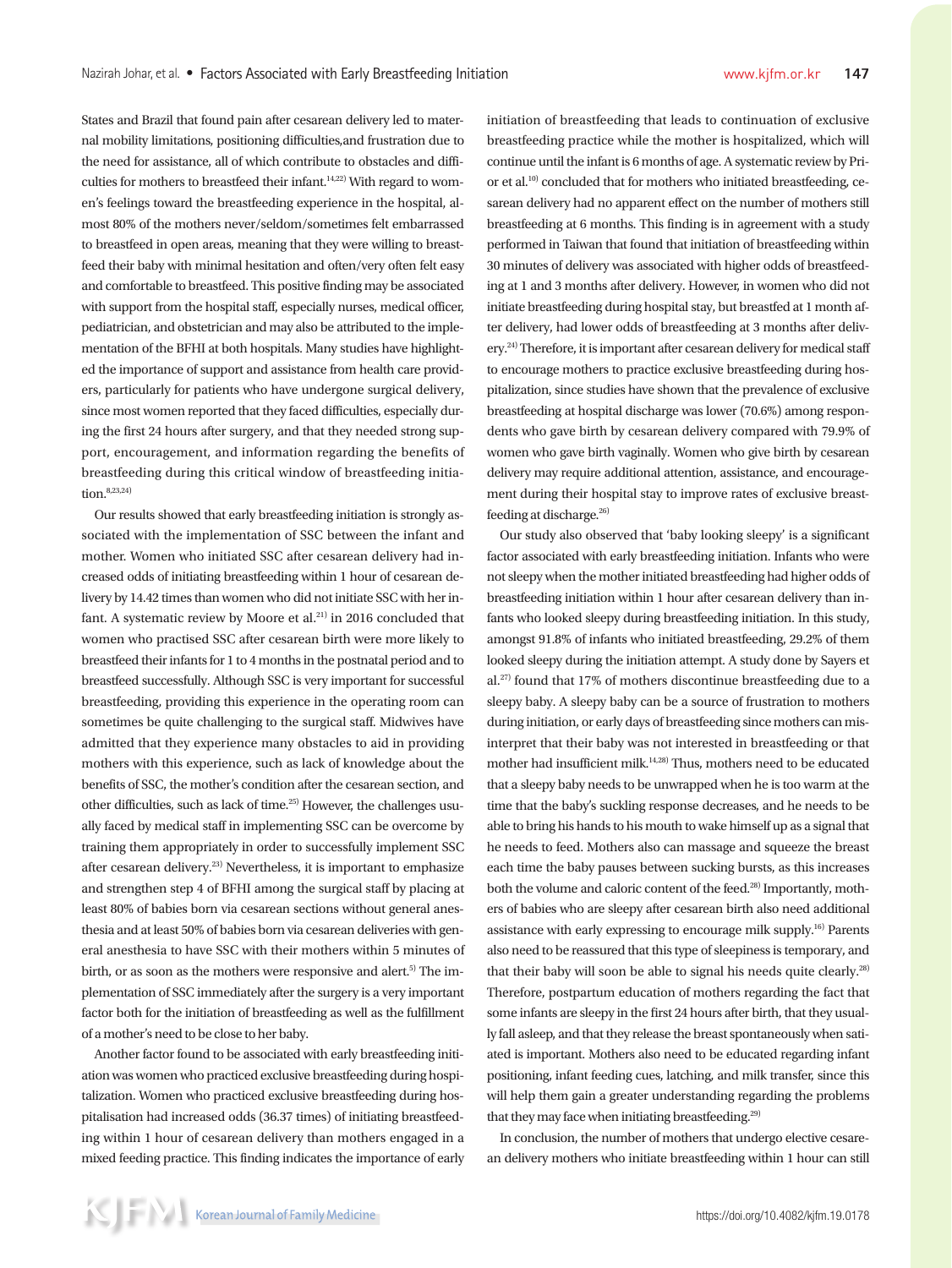be improved. Therefore, continuous education by health practitioners starting from the antenatal period is very important to emphasize the importance of breastfeeding initiation early on among mothers who plan to undergo elective cesarean delivery. Support from healthcare providers and family members, especially from their partners or husband, is a very important factor for women to feel confident to face any challenge, as it has been shown that women who receive breastfeeding support from their partners or the infant's father during the early postpartum period were more likely to initiate breastfeeding and had longer breastfeeding duration.30)

# **CONFLICT OF INTEREST**

No potential conflict of interest relevant to this article was reported.

### **FUNDING**

This study was funded by the Universiti Sains Malaysia Short Term grant (304/ PPSG/61313193).

# **ACKNOWLEDGMENTS**

The authors would like to thank the Director General of Health Malaysia for the permission to conduct this study at the Ministry of Health premise.

# **ORCID**

Nazirah Johar: https://orcid.org/0000-0002-4060-6395 Noraini Mohamad: https://orcid.org/0000-0002-1179-3005 Norkhafizah Saddki: https://orcid.org/0000-0002-2977-5817 Tengku Alina Tengku Ismail: https://orcid.org/0000-0001-6689-4527 Zaharah Sulaiman: https://orcid.org/0000-0002-4023-1845

# **REFERENCES**

- 1. United Nations Children's Fund; World Health Organization. Capture the moment: early initiation of breastfeeding: the best start for every newborn [Internet]. New York (NY): United Nations Children's Fund; 2018 [cited 2019 Sep 3]. Available from: https://www.unicef.org/publications/files/UNICEF\_WHO\_Capture\_the\_moment\_EIBF\_2018.pdf.
- 2. World Health Organization. Three in 5 babies not breastfed in the first hour of life: breastfeeding within an hour after birth is critical for saving newborn lives [Internet]. Geneva: World Health Organization; 2018 [cited 2019 Sep 3]. Available from: https://www.who.int/newsroom/detail/31-07-2018-3-in-5-babies-not-breastfed-in-the-firsthour-of-life.
- 3. Smith ER, Hurt L, Chowdhury R, Sinha B, Fawzi W, Edmond KM, et al. Delayed breastfeeding initiation and infant survival: a systematic review and meta-analysis. PLoS One 2017;12:e0180722.
- 4. Tengku Alina TI, Wan Manan WM, Mohd Isa B. Factors predicting early discontinuation of exclusive breastfeeding among women in Kelan-

tan, Malaysia. Health Environ J 2013;4:42-54.

- 5. World Health Organization. Baby-friendly hospital initiative: revised, updated and expanded for integrated care. Geneva: World Health Organization; 2009.
- 6. United Nations Children's Fund; World Health Organization. Baby-Friendly Hospital Initiative: revised updated and expanded for integrated care: section 4: hospital self-appraisal and monitoring [Internet]. New York (NY): United Nations Children's Fund; 2009 [cited 2020 Jan 20]. Available from: https://www.unicef.org/nutrition/files/ BFHI\_2009\_s4.pdf.
- 7. Zanardo V, Svegliado G, Cavallin F, Giustardi A, Cosmi E, Litta P, et al. Elective cesarean delivery: does it have a negative effect on breastfeeding? Birth 2010;37:275-9.
- 8. Cakmak H, Kuguoglu S. Comparison of the breastfeeding patterns of mothers who delivered their babies per vagina and via cesarean section: an observational study using the LATCH breastfeeding charting system. Int J Nurs Stud 2007;44:1128-37.
- 9. Perez-Escamilla R, Maulen-Radovan I, Dewey KG. The association between cesarean delivery and breast-feeding outcomes among Mexican women. Am J Public Health 1996;86:832-6.
- 10. Prior E, Santhakumaran S, Gale C, Philipps LH, Modi N, Hyde MJ. Breastfeeding after cesarean delivery: a systematic review and metaanalysis of world literature. Am J Clin Nutr 2012;95:1113-35.
- 11. Perez-Rios N, Ramos-Valencia G, Ortiz AP. Cesarean delivery as a barrier for breastfeeding initiation: the Puerto Rican experience. J Hum Lact 2008;24:293-302.
- 12. Liu S, Heaman M, Kramer MS, Demissie K, Wen SW, Marcoux S, et al. Length of hospital stay, obstetric conditions at childbirth, and maternal readmission: a population-based cohort study. Am J Obstet Gynecol 2002;187:681-7.
- 13. Lydon-Rochelle M, Holt VL, Martin DP, Easterling TR. Association between method of delivery and maternal rehospitalization. JAMA 2000;283:2411-6.
- 14. Tully KP, Ball HL. Maternal accounts of their breast-feeding intent and early challenges after caesarean childbirth. Midwifery 2014;30:712-9.
- 15. Lisien CF, Fu JC, Long CY, Lin HS. Factors influencing breast symptoms in breastfeeding women after cesarean section delivery. Asian Nurs Res (Korean Soc Nurs Sci) 2011;5:88-98.
- 16. Chaplin J, Kelly J, Kildea S. Maternal perceptions of breastfeeding difficulty after caesarean section with regional anaesthesia: a qualitative study. Women Birth 2016;29:144-52.
- 17. Institute for Public Health; National Institutes of Health; Ministry of Health Malaysia. National Health and Morbidity Survey (NHMS 2016): maternal and child health: vol. II: maternal and child health findings. Kuala Lumpur: Institute for Public Health, National Institutes of Health, Ministry of Health Malaysia; 2016.
- 18. Hobbs AJ, Mannion CA, McDonald SW, Brockway M, Tough SC. The impact of caesarean section on breastfeeding initiation, duration and difficulties in the first four months postpartum. BMC Pregnancy Childbirth 2016;16:90.
- 19. Boyd MM. Implementing skin-to-skin contact for cesarean birth. AORN J 2017;105:579-92.
- 20. Muda CM, Ismail TA, Jalil RA, Hairon SM, Sulaiman Z, Johar N. Maternal factors associated with the initiation of exclusive breastfeeding among mothers at one week after delivery in two selected hospitals in